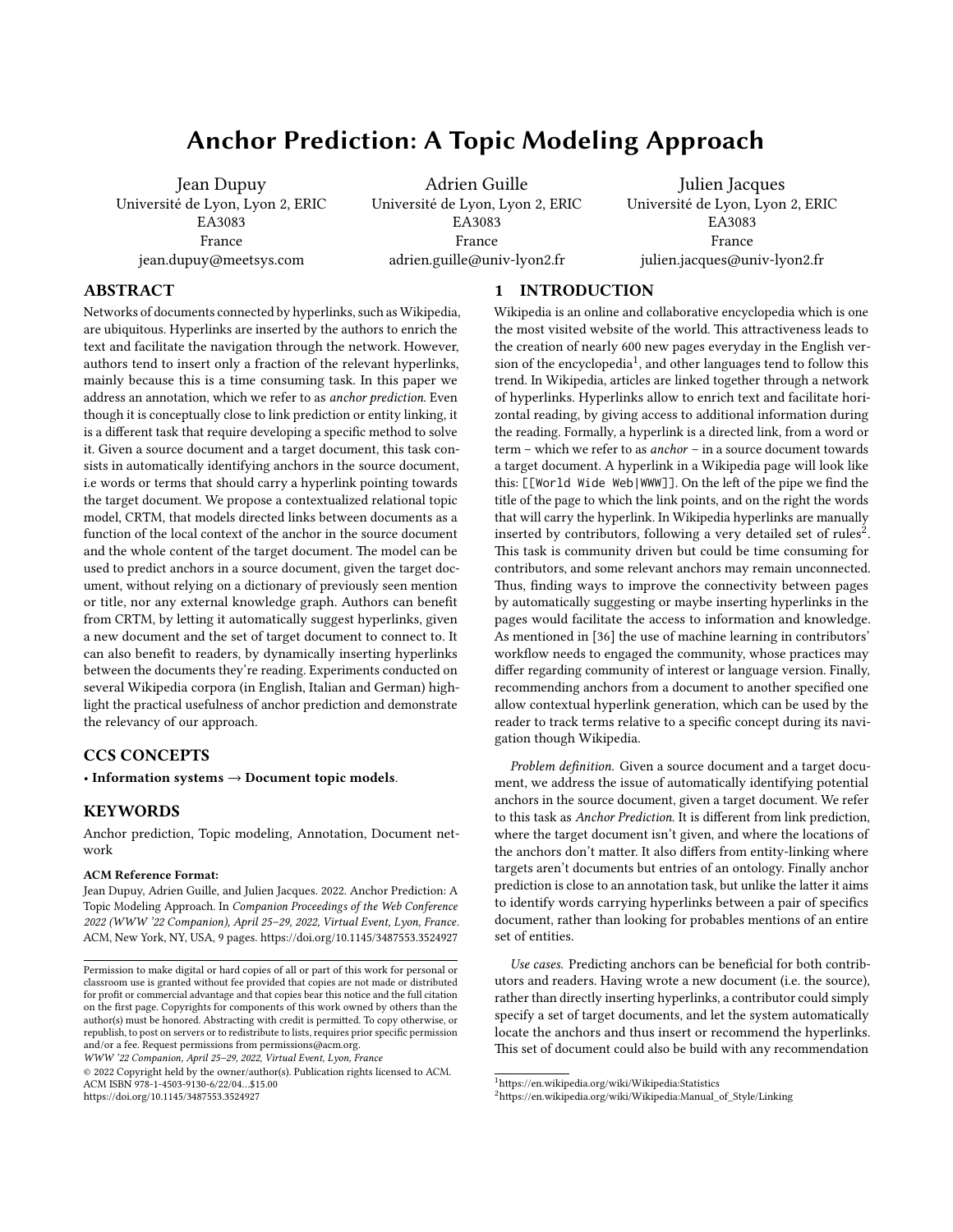method. During a reading session, contextual hyperlinks could be automatically inserted in the document being read (i.e. the source document), pointing towards previously read documents (i.e. targets), thus helping the users contextualizing their reading.

Related work. A lot of attention has been devoted to developing means to infer latent links between documents [\[6,](#page-8-2) [8,](#page-8-3) [28,](#page-8-4) [44\]](#page-8-5). Prior work on this issue views a link as a connection between two entire documents, following the more general definition of link prediction in simple networks [\[29\]](#page-8-6). In other words, most of existing methods – including the most recent ones [\[9,](#page-8-7) [22,](#page-8-8) [48\]](#page-8-9), with the notable exception of [\[7\]](#page-8-10) – ignore the locations of the links, i.e. anchors, in the documents and cannot trivially be adapted to solve the anchor prediction task. Yet, they provide grounds to develop new methods suited to anchor prediction.

Other settings like automatic annotation of documents have been also studied in the last decades. An annotation method aims to find in a text the most relevant mentions of documents that belong to a predefined corpus (Wikipedia for the large majority), and returns pairs of anchors and linked documents. Those systems are build upon a wide range of machine learning methods, including statistical analysis of existing anchors [\[14,](#page-8-11) [35\]](#page-8-12), topic modeling [\[21\]](#page-8-13) or deep learning [\[15,](#page-8-14) [27\]](#page-8-15). However those methods are mostly designed to identify anchors pointing to another documents by relying on dictionaries of previously seen mentions and documents title, or knowledge graphs or onthologies.

Proposal. In this paper, we propose a new method based on a contextualized relational topic model, which we refer to as CRTM. We generalize the Relational Topic Model, RTM [\[10\]](#page-8-16), itself based upon the well-known Latent Dirichlet Allocation (LDA) topic model [\[5\]](#page-8-17). To incorporate the network structure in LDA, RTM models undirected links between documents as a function of the topics assigned to all the words in each document. In contrast, CRTM models directed links between documents as a function of the topics assigned to the words surrounding the anchor (i.e. its context) in the source document and the topics assigned to all the words in the target document. We further improve the link function by (i) incorporating an attention mechanism to better estimate the importance of each topic for anchor prediction and (ii) incorporating additional parameters to learn new hidden representations more fitted to anchor prediction. CRTM is computationally light, language agnostic and is solely trained on texts and existing anchors, without any use of external knowledge bases nor documents titles.

Results. We assess the ability of CRTM to correctly predict anchors on several corpora made of English, Italian and German Wikipedia articles. We compare its performance with those of other variants of RTM to highlight its relevancy, and a widely used annotation tool. We also conduct an ablation study, which reveals that both our improvements to the link function are crucial to the performance of CRTM. To connect our work with prior work on link prediction, we provide additional results on this task, incorporating recent baselines. We show that, even though not initially designed to solve this task, CRTM still manages to beat some baselines, being beaten only by the most recent and specialized methods for link prediction. To conclude this paper, we show how to use CRTM in practice to predict anchors. We provide examples that show that

CRTM can help in automatically detecting words or terms that should carry hyperlinks.

## 2 RELATED WORK

In this section we discuss the different parts of the literature we lean on. Firstly, because CRTM is a topic model, we start by reviewing prior work on topic modeling. Next, we briefly survey work on link prediction, a close task to anchor prediction. Lastly, we discuss work that leverage anchor links in other settings.

## 2.1 Topic Modeling

We can classify topic models in two categories: LDA-based models and neural topic models.

2.1.1 LDA-based Topic Models. These methods model documents as topic mixtures, each word in a document being assigned to one topic. LDA [\[5\]](#page-8-17) is a generalization of pLSA [\[24\]](#page-8-18). It is a generative model to infer latent topics to describe a set of documents D. For each document  $d \in D$ , LDA infers a vector  $\theta_d$  of proportions over a small number  $K$  of latent topics. The topics are characterized by a distribution  $\beta$  over a fixed vocabulary V. Each word occurrence  $w_{d,i}$  in a document  $d$  is independently assigned a topic, encoded in a one-hot manner as  $z_{d,i} \in \{0,1\}^K$ , according to the distribution over words for this topic,  $\beta_{\bullet, z_{d,i}}$ . The Hidden Topic Markov Model (HTMM) [\[20\]](#page-8-19) models the topics of all the words in a same document as a Markov Chain, effectively lifting the independence assumption between neighboring word occurrences. More precisely HTMM expects that all words in a same sentence share the same topic, and that consecutive sentences are more likely to have the same topic. Biterm Topic Model (BTM) [\[43\]](#page-8-20) proposes to address a shortcoming of LDA, dealing with short texts, by modeling the generation of word co-occurrence patterns. By taking advantage of co-occurrence at the corpus-level, BTM solves the sparsity problem at the document level, which makes it suitable for short texts.

2.1.2 Neural Topic Models. With the advent of deep generative models and variational auto-encoders [\[25\]](#page-8-21), topic modeling has been cast into the deep learning framework. NTM-R [\[13\]](#page-8-22) relies on neural variational inference and pre-trained word embeddings, and is trained with an objective towards topic coherence. W-LDA [\[34\]](#page-8-23) proposes to use Wasserstein auto-encoders [\[39\]](#page-8-24) to address the problem of topic disentanglement described in [\[3\]](#page-8-25), and enforces the Dirichlet prior. GraphBTM [\[50\]](#page-8-26), based on the same assumption than BTM, represents biterms as a graph and uses a Graph Neural Network (GCN) [\[26\]](#page-8-27) to extract topic mixtures from them. [\[49\]](#page-8-28) proposes the Graph Topic Model (GTM), which extracts topic mixtures by processing a word-document graph with a GNN, to further improve topic coherence. Note that the word-document graph is distinct from an explicit document-document graph, as it solely computed from word occurrences in the documents.

It should be noted that neural topic models, such as NTM-R, W-LDA, GraphBTM or GTM, only compute topic mixtures and do not explicitly assign a topic to each word occurrence, as opposed to LDA-based models.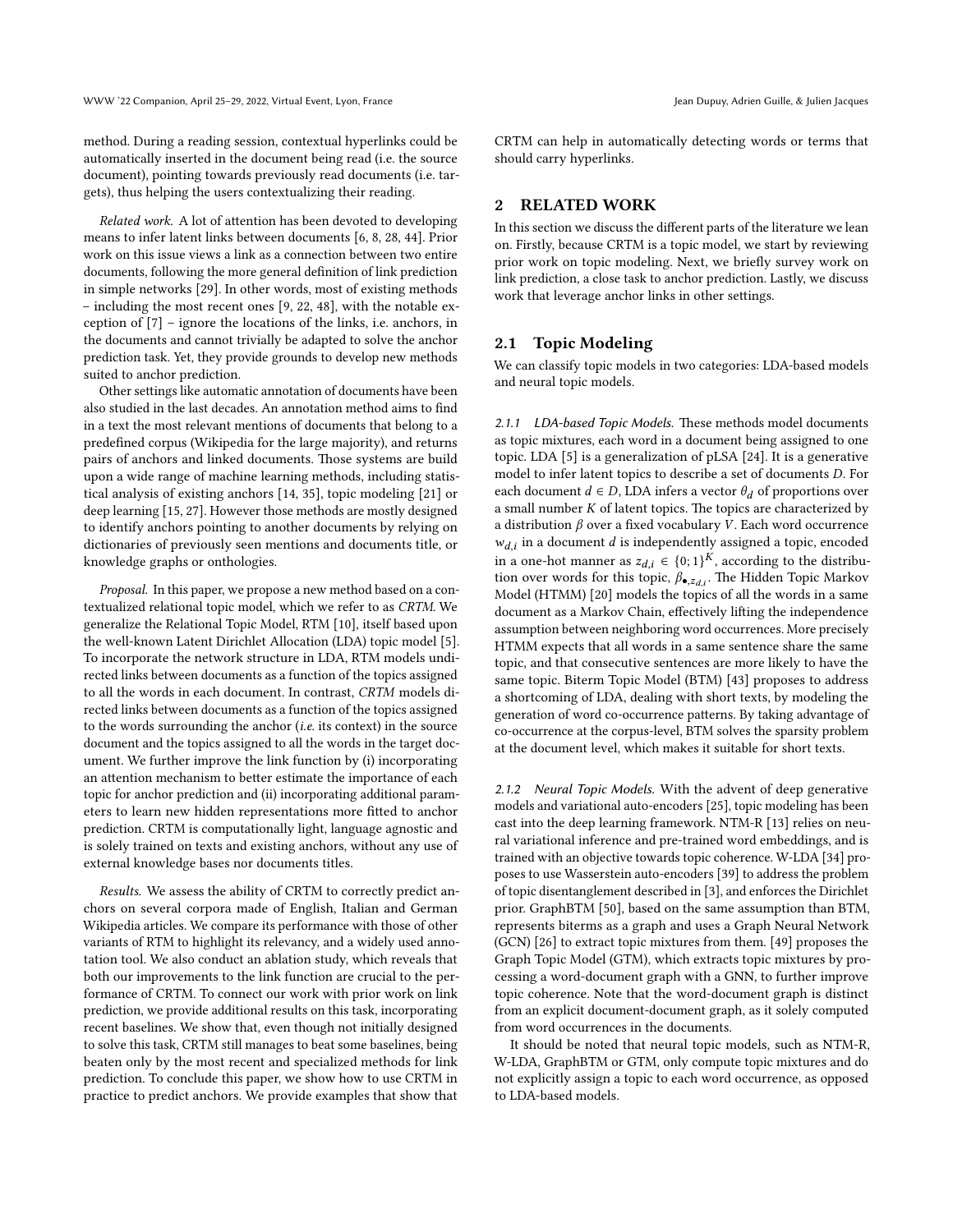## 2.2 Link Prediction

Link prediction is a related task to the one we propose. We classify existing approaches in two categories: approaches based on topic modeling, and approaches based on node embedding.

2.2.1 Methods based on Topic Modeling. The Relation Topic Model (RTM) [\[10\]](#page-8-16) is an extension of LDA that incorporates explicit links between documents, so that it is suitable for link prediction. Here, we quickly develop the internal functioning of this model, since CRTM generalizes it. Given a set  $L$  of explicit links between the documents in a corpus D, RTM extends LDA with the addition of a link function that models the likelihood of the links between two documents in terms of their topic proportions. This function,  $\psi(y_{d,d'} = 1)$ , with  $y_{d,d'} \in \{0, 1\}$  a binary variable that indicates whether *d* and *d'* are linked, parametrized by  $\eta$ ,  $\nu \in \mathbb{R}^K$ , is defined as:

<span id="page-2-0"></span>
$$
\psi_{(d,d')}(y=1) = \exp\left(\eta^\top \left(\overline{z}_d \circ \overline{z}_{d'}\right) + v\right),\tag{1}
$$

where  $\circ$  denotes the Hadamard product and  $\overline{z}_d = \frac{1}{N_d} \sum_i z_{d,i}$  and  $\bar{z}_{d'} = \frac{1}{N_d} \sum_i z_{d',i}$  represents the proportions of latent topics in document  $d$  and  $d'$  respectively. Overall, the generative process of RTM goes as follows:

- For each document  $d$  in  $D$ :
	- − draw topic proportion for  $d : θ_d | α ∼ Dirichlet (α)$
	- for each word occurrence  $w_{d,i}$  in d:
		- ∗ draw topic assignment :  $z_{d,i}$ | $θ_d$  ∼ Multi ( $θ_d$ )
	- ∗ draw word :  $w_{d,i} | z_{d,i} \sim Multi (\beta_{z_{d,i}})$
- For each pair of documents  $(d, d') \in L$ :
- draw link indicator :  $y_{d,n} \sim \psi(\cdot | \eta, v, z_d, z_{d'})$

 $Multi(.)$  is the multinomial distribution,  $\alpha$  the Dirichlet parameter,  $z_d$  a matrix whose rows are the  $z_{d,n}$  vectors.

RTM has been modified or extended in different ways. gRTM [\[12\]](#page-8-29) proposes to capture all pairwise topic relationships between documents and relies on a different estimation procedure based on collapsed Gibbs sampling with data augmentation. [\[47\]](#page-8-30) proposes a non-probabilistic formulation of RTM to control the sparsity of document's topics. [\[46\]](#page-8-31) incorporates in RTM the weighted stochastic block model [\[1\]](#page-8-32) to identify blocks of strongly connected documents. [\[45\]](#page-8-33) proposes a joint model that uses link structure to define clusters of documents. RTM has also triggered works in the field of Neural Topic Modeling. For instance, Relational Deep Learning (RDL) [\[41\]](#page-8-34) is a deep hierarchical Bayesian model designed for link prediction. [\[2\]](#page-8-35) proposes Neural Relational Topic Model (NRTM) to mimic the RTM architecture with components from deep learning. For the LDA part NRTM uses a stacked variational auto-encoder and a multi-layer perceptron to model the link function.

It should be noted that, as previously stated, neural approaches don't explicitly assign a topic to each word occurrence in a document. Thus they aren't naturally suited to anchor prediction, since they don't allow to straightforwardly extract local topical contexts.

2.2.2 Node embedding with textual information. These methods learn document embeddings in a Euclidean space and then straightforwardly predict links according to the dot-product between these embeddings. Several neural architectures have been explored to learn the embeddings from the documents' content and the network structure, such as Graph2Gauss [\[6\]](#page-8-2), a deep energy-based encoder

embedding each nodes as a Gaussian distribution, STNE, a selftranslating recurrent network [\[28\]](#page-8-4) or IDNE, an attention-based network [\[9\]](#page-8-7). Methods based on matrix-factorization have also been investigated, like TADW [\[44\]](#page-8-5), an extension of the matrix formulation of DeepWalk that leverages both the network structure and the content of the documents. Similarly, GVNR-t [\[8\]](#page-8-3), adapts the GloVe algorithm to embed networks of documents. Some methods, like RLE [\[17\]](#page-8-36), aims at projecting linked documents in a pre-trained word embedding space.

It should be noted that all these approaches model links at the document-level, ignoring anchors (i.e. the position of the hyperlinks in the source document).

## 2.3 Leveraging anchors

In this last section, we discuss works that incorporate anchors to solve annotation tasks.

While some topic models take advantage of the anchor information [\[18,](#page-8-37) [19,](#page-8-38) [37\]](#page-8-39), those methods are not suitable for a anchor prediction task. However many methods are designed to annotate documents by identifying portions of text related to another document. The first method to address this task WIKIFY [\[32\]](#page-8-40). TAGME [\[14\]](#page-8-11) is an efficient method designed to annotate shorts texts with Wikipedia entries, combining three steps. For a given text, TAGME first looks for all mentions of entries in a dictionary containing titles of Wikipedia pages and anchor texts. Then an entity disambiguation step is performed using a voting scheme. The score of each mention-entity pair is computed as the sum of votes given by candidate entities of all other mentions in the text, taking into account the semantic association between two entities[\[31\]](#page-8-41) and the probability of an entity being the link target of a given mention[\[30\]](#page-8-42). This step return on anchor per mention. Finally all the candidates below a certain threshold of coherence are pruned. WAT [\[35\]](#page-8-12) is another method that extends TAGME by redefining the disambiguation step using graph-based methodologies [\[23\]](#page-8-43). [\[16\]](#page-8-44) proposes a linking system adapted for Wikipedia which keep contributors in the loop. [\[38\]](#page-8-45) is one of the first deep-learning based method designed to deal with this task, by leveraging the semantics of mention, context and entity as well as their compositionality in a unified way. BLINK [\[27\]](#page-8-15) is another deep learning based method using a two stages approach for entity linking and annotation, based on fine-tuned BERT architectures.

# 3 CONTEXTUALIZED RELATIONAL TOPIC MODEL

In this section, we describe our proposal: the Contextualized Relational Topic Model, which we refer to as CRTM. It generalizes RTM so that links are modeled as a function of the topics assigned to the words in the context of the anchor in the source document and the topics assigned to all the words in the target document. The context is a set of words that surround the anchor in the text. It can be rather narrow, e.g. only the anchor word or the sentence in which it appears, or wider, up to the all the words in the document. In the latter case, CRTM is equivalent to RTM. We further refine the link function by (i) incorporating an attention mechanism and (ii) introducing additional parameters.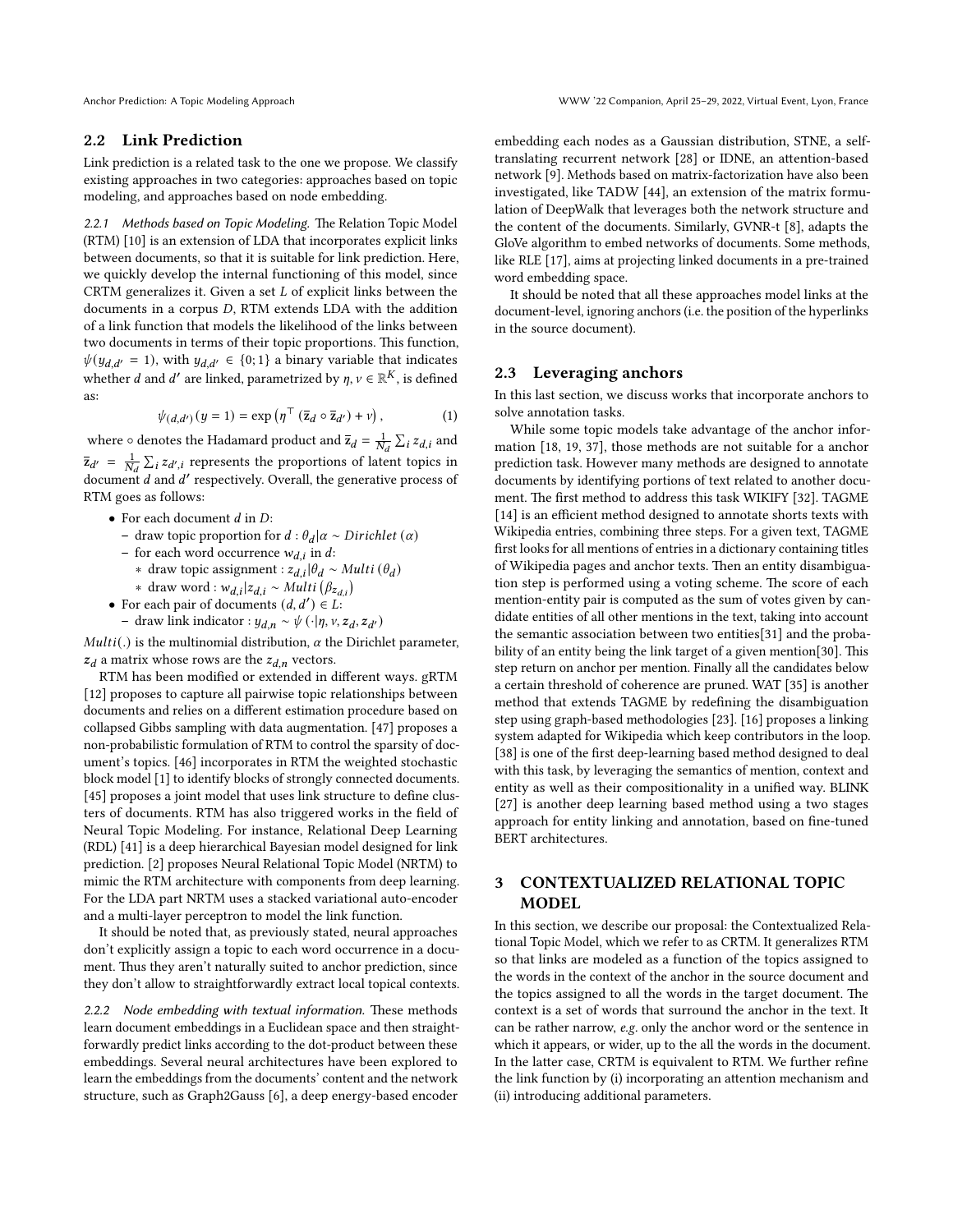WWW '22 Companion, April 25–29, 2022, Virtual Event, Lyon, France Jean Dupuy, Adrien Guille, & Julien Jacques

#### 3.1 The CRTM Model

Let *d* and *d'* be two documents, and  $c = \{w_i\}_{i=1}^C$  be the context of the link, *i.e.* a set of  $C \geq 1$  words, in the source document d. The link function of CRTM is defined as:

<span id="page-3-0"></span>
$$
\psi_{d,d'}(y=1;c) = \exp\left(\eta^\top \left(Q\overline{z}_{d,c} \circ Q\overline{z}_{d'}\right) + v\right),\tag{2}
$$

where  $\overline{\mathbf{z}}_{d,c}$  is an attention-based weighted average of the per-word topic assignments in c and  $Q \in \mathbb{R}^{K \times K}$  is a set of additional parameters. We describe these two components in the following subsections.

3.1.1 Attention-based Weighted Average. Rather than calculating  $\overline{z}_{d,c}$  as a simple average, we rely on pre-trained word embeddings to calculate a weighted average of the topic assignments in  $c$  using an attention mechanism. Assuming a word embedding  $u_i \in \mathbb{R}^p$ for each word  $w_i \in V$ , we compute the attention scores  $s \in \mathbb{R}^k$ , by measuring the scaled dot-product [\[40\]](#page-8-46) between the embedding of the word carrying the link,  $u_{\text{link}}$  and the embedding  $u_j$  of each word  $w_j$  in  $c$ :

$$
s_j = \frac{u_{\text{link}} \cdot u_j}{\sqrt{p}}.\tag{3}
$$

With the attention weights  $a = \text{softmax}(s)$ , we calculate the weighted average:

$$
\overline{\mathbf{z}}_{d,c} = \sum_{w_j \in c} a_j z_{d,j},\tag{4}
$$

where  $z_{d,j}$  is the one-hot encoding of the topic assignment for the word  $w_j$  in context  $c$ . This way, the topics assigned to words that are semantically closer to the word that carries the link are given more importance.

3.1.2 Additional Parameters. The form of the link function in RTM implies that linked documents should have similar topic proportions. We argue that this implicit assumption is too restricting as complementary documents that exhibit different topic proportions could be linked. Hence, we incorporate additional parameters  $Q \in \mathbb{R}^{K \times K}$  so that CRTM learns new representations of the documents d and d' as linear transforms of  $\bar{z}_{d,c}$  and  $\bar{z}_{d'}$ : *i.e.*  $Q\bar{z}_{d,c}$ and  $Q\bar{z}_{d'}$ . This way, RTM can compare d and d' beyond simple same-topic interactions. Note that the size of  $Q$  is dictated by the estimation procedure, because it requires  $\eta$  to be a *K*-dimensional vector, which in turns enforces  $Q\bar{z}_{d,c}$  and  $Q\bar{z}_{d'}$  to be K-dimensional vectors.

#### 3.2 Parameter Estimation

We estimate the parameters adapting the procedure in RTM, by maximizing the likelihood using the variational Expectation-Maximization algorithm [\[4\]](#page-8-47). The addition of Q in  $\psi$  slightly modifies the expression of the ELBO and therefore the update rules of the variational parameters of  $\theta_d$ , and parameters for  $\psi$ :  $\eta$  and  $\nu$ . The expected value of the link function becomes:

$$
\mathbb{E}_q \left[ \log p \left( y_{d,d'} = 1 \mid \overline{\mathsf{z}}_d, \overline{\mathsf{z}}_{d'}, \eta \right) \right] = \eta^T \left( Q \overline{\phi}_{d,c} \circ Q \overline{\phi}_{d'} \right) + \nu,
$$

where  $\phi_{d,n}$  is the variational parameter of  $z_{d,n}$  and  $\overline{\phi}_d = \frac{1}{N_d} \sum_n \phi_{d,n}$ .

Parameters  $\gamma_d$  and  $\phi_{d,i}$ , respectively the variational parameters of  $\theta_d$  and  $z_{d,i}$ , are updated at the E-step as follow:

$$
\gamma_d = \alpha + \sum_i \phi_{d,i},\tag{5}
$$

and

$$
\phi_{d,i} \propto \exp\left(\log \beta_{\cdot, w_{d,i}} + (\gamma_d) - \mathbf{1}(\mathbf{1}^T \gamma_d)) + \sum_{d' \neq d} \eta \circ \frac{Q^2 \overline{\phi}_{d,i}}{N_d}\right), \quad (6)
$$

with (.) the Digamma function, 1 a K-dimensional vector of ones, and  $N_d$  the number of words in document d.

During the M-step we update the model's parameters  $\beta$ ,  $\eta$ ,  $\nu$  and Q, according to the new values of  $\gamma_d$  and  $\phi_{d,i}$ . The update rule for  $\beta$  didn't change from LDA:

$$
\beta_{k,w} \propto \sum_{d} \sum_{n} \mathbf{1}(w_{d,n} = w) \phi_{d,n}^{k}.
$$
 (7)

The link function's parameters  $\eta$  and  $\nu$  are updated as follow:

$$
\eta \leftarrow \log\left(\overline{\Pi}\right) - \log\left(\overline{\Pi} + \rho \overline{\pi}_{\alpha}\right) - 1\nu,\tag{8}
$$

and

$$
v \leftarrow \log \left( L - \mathbf{1}^T \overline{\Pi} \right) - \log \left( \rho (1 - \mathbf{1}^T \overline{\pi}_{\alpha}) + L - \mathbf{1}^T \overline{\Pi} \right), \qquad (9)
$$

with  $\overline{\Pi} = \sum_{(d,d')} Q \overline{\phi_d} \circ Q \overline{\phi_{d'}}, \overline{\pi}_{\alpha} = Q \frac{\alpha}{1^T}$  $\frac{\alpha}{1^T \alpha} \circ Q \frac{\alpha}{1^T}$  $\frac{\alpha}{1^T \alpha}$  and L the total number of observed links.  $\rho$  denote the number of negative examples needed, following the regularization procedure provided by  $[11]$ . Instead of using a  $L2$  regularizer, we introduce negative observations, where  $y = 0$ . The observations are associated with a similarity  $\overline{\pi}_{\alpha}$ , the expected Hadamard product of any two documents given the Dirichlet prior of the model.

Finally the coefficients of  $O$  are updated with

$$
Q_{i,j} \leftarrow Q_{i,j} + l \times \sum_{(d,d' \in L)} \frac{\eta_i}{K} \left( \overline{\phi}_{d,j} \sum_{n=1}^K Q_{i,n} \overline{\phi}_{d',n} + \overline{\phi}_{d',j} \sum_{n=1}^K Q_{i,n} \overline{\phi}_{d,n} \right)
$$
\n(10)

, where  $l$  is a learning rate. Note that updates to  $Q$  are strictly positive, which could cause numerical instability. While we could constrain  $Q$  to prevent its norm from monotonically increasing and rely on the Lagrange multiplier to estimate it, we choose to address this issue differently and simply normalize each row of  $Q$  with its L2-norm after each update. This tricks has been shown to work well in [\[42\]](#page-8-49) for instance.

## 3.3 Time Complexity

Estimating the parameters of the LDA component of CRTM has a time complexity of  $O(|D| \times K \times N)$ , with |D| the number of documents,  $K$  the number of topics and  $N$  the average number of words per document. Estimating the parameters of the relational component of CRTM has a complexity of  $O(L \times K^2)$ , where L is the number of observed links in the network, and  $K^2$  is engendered by the addition of  $Q$  in the link function. The proposed model thus have an overall  $O(|D| \times K \times N + L \times K^2)$  time complexity.

## 3.4 Relationship to gRTM

The link function of gRTM [\[12\]](#page-8-29) incorporates a matrix  $Q' \in \mathbb{R}^{K \times K}$ , as follow:

$$
\psi_{d,d'}(y=1) = \sigma\left(\overline{\mathbf{z}}_d Q' \overline{\mathbf{z}}_{d'}\right),\tag{11}
$$

where  $\sigma$  can be either the sigmoid function or the exponential function, as in RTM. This formulation arises from the fact that  $\eta^{\top}$  ( $\bar{z}_d \circ \bar{z}_{d'}$ ) =  $\bar{z}_d$ diag( $\eta$ ) $\bar{z}_{d'}$ . Rather than enforcing Q' to be a diagonal matrix to stick to RTM, gRTM considers  $Q'$  as a full matrix that allows capturing inter-topics interactions. This is quite different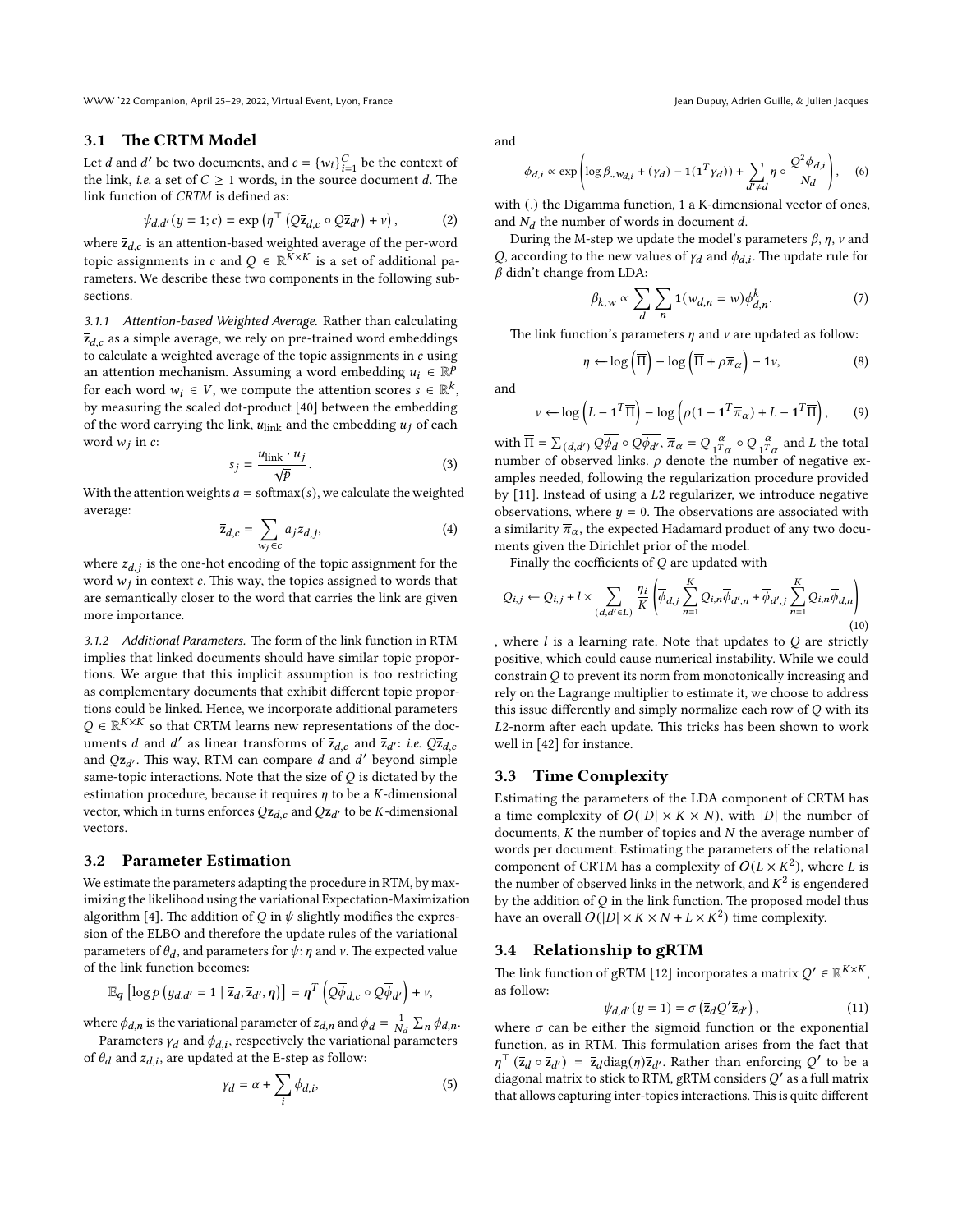from what CRTM does, as the purpose of  $Q$  isn't to replace  $\eta$  but rather to project both  $\overline{z}_{d,c}$  and  $\overline{z}_{d'}$  to a new comparison space to improve link prediction.

## 4 EXPERIMENTS

First, we quantitatively evaluate CRTM against RTM, TAGME and variants of RTM on the task of anchor prediction. Then we highlight the importance of contextualizing the link function, and show that both refinements we bring to the function are crucial to the performance of CRTM. Then we evaluate CRTM on a link prediction task against RTM and recent baselines. This experiment is less a way to evaluate if our model can reach state of the art results, since CRTM is designed for anchor prediction, than assess if our modifications leads to a weaker generalization. Lastly, we illustrate how to use our model for anchor prediction in practice.

## 4.1 Datasets

To demonstrate the relevancy of our proposal we construct six datasets using Wikipedia. Each dataset is made of introductory sections of articles belonging to a specific category. Articles are sampled in a snow ball fashion following the links, starting from the main page of the category. Furthermore, since we have to construct our own datasets, we can easily evaluate our work on different languages, while commonly used datasets tend to be in only in English. We consider three languages: English, Italian and German. For each language we extract a dataset related to the main category about physics (Physics, Fisica and Physik), and society (Society, Società and Gesellschaft). We choose these categories to take into account different editorial policies, writing styles and vocabularies. Table [1](#page-5-0) summarizes the general properties of these datasets.

## 4.2 Tasks and metrics

We consider two tasks. The first is an anchor prediction task, and consists in locating the words carrying hyperlinks, hidden during training, given a link between a source and a target documents. Based on the scores given by  $\psi_{d,d'}$ , we:

- Calculate the precision at  $n$ , *i.e.* the fraction of hidden links for which the word carrying the hyperlink is ranked among the top  $n$  words.
- Construct the ROC curve, to visually assess the overall capacity of the models to give high ranks to the word carrying the hidden hyperlinks.

The second is a link prediction task. We hide a percent of edges and compare the cosine similarity between hidden pairs and negative examples of unconnected documents. We report Area Under the ROC Curve.

## 4.3 Methodology

4.3.1 Anchor Prediction. We hide one link per document, which represents between 21% to 33% of the links depending on the connectivity of the datasets. The set of hidden links is split into a validation set, used to control the convergence during the training phase, and a test set, used to calculate the precision and construct the ROC curves. We compare CRTM, with the context matching the sentence in which the link occurs, against ad hoc variants of RTM. gRTM was considered then discarded because of its prohibitive runtime on large corpora.

- CRTM: We define the context as the sentence in which the hyperlink occurs. After gridsearching we set the learning rate  $l$  to 0.01 in the update rule for  $Q$ , which yield the best results. Word embeddings are trained independently on each dataset using Skip-Gram with negative sampling (window size of 10 and 20 negative samples per true sample) [\[33\]](#page-8-50). By training one word-embedding set per corpora, we did not introduce external knowledge to our model and remain fair to the other baselines.
- RTM: We train the model following [\[10\]](#page-8-16), with the original link function in Eq. [1.](#page-2-0) However this link function doesn't allow ranking the words because it is independent to the link's location. Hence, during the test phase, we change RTM's link function to  $\psi_{(d,d')}(y=1; w_i) = \exp(\eta^\top (z_{d,i} \circ$  $(\overline{z}_{d'}) + v$ ), *i.e.* we replace  $\overline{z}_{d'}$  with  $z_{d,i}$ , the topic assignment for word *i*. This trick allows us to measure the probability of each word  $w_i$  to carry the link. Note that we are limited to  $z_{d,i}$ , as considering larger context at test time would require modifications akin those proposed in CRTM.
- TAGME: In order to evaluate TAGME we use the annotation service provided by the D4Science's API<sup>[3](#page-4-0)</sup>. For each hidden hyperlink we report if TAGME identify the right linked document and the corresponding anchor. As TAGME only output one result per linked document because of its disambiguation process, only P@1 is reported. We set the confidence score threshold at 0.1, discarding all results below this value. This value is the smaller threshold recommended by the documentation.

We also consider simpler variants of CRTM for the purpose of the ablation study:

- CRTM<sub>1</sub> (no context): We consider singleton contexts that consist only contain the word carrying the link.
- CRTM $U$  (uniform weighting): We match the contexts with sentences and remove the attention mechanism by directly calculating  $\overline{z}_{d,c}$  as a simple average. Because this link function is doesn't take the exact location of the word into account, we again use the trick that consists in restricting the context to a single word at test time.
- CRTM<sub>P</sub> (positional weighting): We match the contexts with sentences and replace the attention weights with weights calculated according to a Gaussian smoothing centered on the position of the word carrying the link. The weight for

a word  $w_i$  in the context is calculated as  $g_i = e^{-\frac{1}{2} \left( \frac{\text{dist}(i)}{\sigma} \right)^2}$ , where dist(*i*) is the distance between  $w_i$  and  $w_{\text{link}}$ , the word carrying the link.  $\sigma$  is the standard deviation. We set it to  $\sigma$  = 3 by gridsearch.

• CRTM $_I$  (no representation learning): We match the contexts with sentences and remove the additional parameters by setting  $Q = I_K$ , with  $I_K$  the identity matrix.

All models are trained with 50 topics, which we've found to give the best performance for [\[10\]](#page-8-16) and CRTM.

<span id="page-4-0"></span><sup>3</sup>https://sobigdata.d4science.org/web/tagme/tagme-help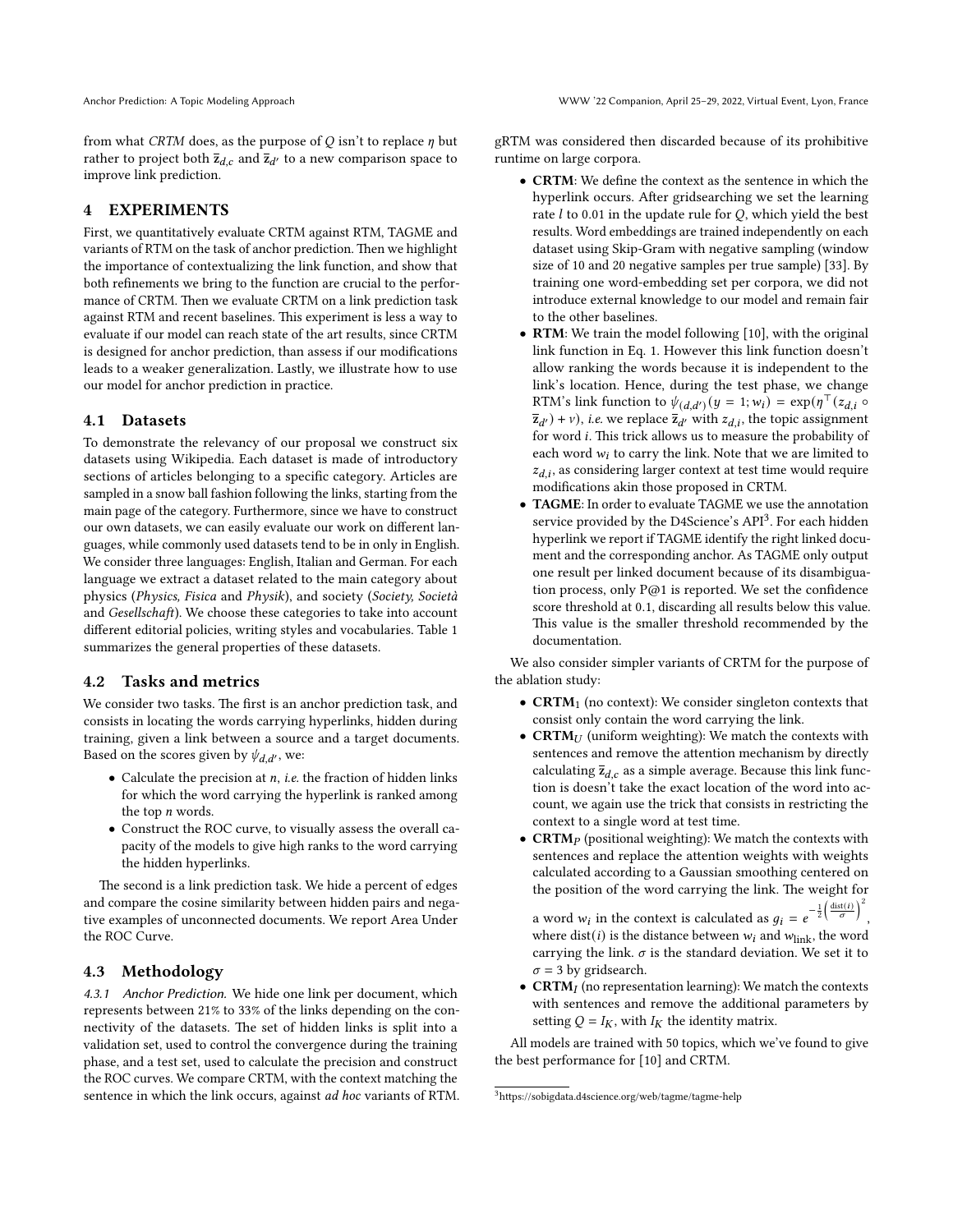<span id="page-5-0"></span>

| Physics | Society | Fisica  | Società | Physik | Gesellschaft |
|---------|---------|---------|---------|--------|--------------|
| English | English | Italian | Italian | German | German       |
| 6327    | 14486   | 2254    | 3106    | 3438   | 12262        |
| 18821   | 30749   | 7145    | 7093    | 10727  | 35710        |
| 183     | 194     | 121     | 130     | 120    | 111          |
| 9.77    | 10.05   | 5.79    | 5.94    | 8.69   | 8.12         |
| 5.9     | 4.2     | 6.3     | 4.5     | 6.2    | 5.8          |
|         |         |         |         |        |              |

Table 1: Dataset properties.

We set the hyperparameter  $\alpha$  to 5.0 for all models which leads to consistently good performances for CRTM and RTM (identical to the value chosen by [\[10\]](#page-8-16) in their evaluations), and set  $\rho = 2000$ negative examples for the regularization in  $\eta$  and  $\nu$  estimation.

<span id="page-5-1"></span>4.3.2 Link Prediction. We hide 10% of edges before training models. For the four baselines learning documents embeddings, we compare the cosine similarity between hidden pairs and 10 negative examples of unconnected documents. For both RTM and CRTM we use the link function defined at Equation [1](#page-2-0) and compare the probability of the true link and 10 negative examples. Because CRTM link function doesn't take into account all the content of the source document, Equation [2](#page-3-0) is not suitable for link prediction. Switching from Equation [2](#page-3-0)to [1](#page-2-0) doesn't use the parameter  $Q$  learned by CRTM and this modification will be discussed in Section [4.5.](#page-6-0)

We compare CRTM to RTM and 4 recent document network embedding methods specifically designed for link prediction:

- CRTM: The context is still defined as the sentence in which the anchor link occurs and we use the same parameters and word-embeddings used for the previous evaluation. We use Equation [1](#page-2-0) for computing the probability of two documents being linked.
- RTM: We use the parameters previously described for anchor prediction.
- RLE: The parameter  $\lambda$  is set to 0.7, and RLE outputs document embeddings in dimension  $d = 160$ . The word embeddings are obtained with Skip-Gram with negative sampling, using a window of 15 words and 5 negative examples per true sample, as described in [\[17\]](#page-8-36).
- GELD: We fix  $\alpha = 0.85$  after gridsearching, and run the model for 40 epochs. GELD outputs vectors in dimension  $d = 160$ . The word embeddings are obtained with Skip-Gram with negative sampling, using a window of 15 words and 5 negative examples per true sample.
- TADW: Following [\[44\]](#page-8-5), we reduce the dimension of word vectors to 200 via SVD decomposition of the TFIDF matrix, select  $k = 80$  and  $\lambda = 0.2$ . We run TADW for 20 epochs.
- GVNRt: We run 80 random walks per node of length 40. We fix the window size at 5. GVNRt run for 20 epochs and document embeddings are obtained by concatenating matrix  $I$  and  $J$ .

## 4.4 Anchor Prediction

Table [2](#page-6-1) reports the average precision at 1 and the precision at 5 for all models over 10 runs, for all five datasets. Figure [1](#page-6-2) shows averaged ROC curves for CRTM and RTM on each datasets.

4.4.1 Comparison of CRTM with RTM. CRTM outperforms RTM by a large margin on all datasets. In particular, CRTM exceeds 0.5 in precision at 1 on all English and German datasets, when RTM only score 0.41 in the most favorable case. This superiority of CRTM is also illustrated by the ROC curves on Figure [1.](#page-6-2) CRTM also outperforms RTM in the precision at 1 on the two Italian corpora, but performs equally as good as RTM in the precision at 5. This can be explained in part by the fact that, even though Italian and English documents have the same number of average number words per sentence (about 21.5 in Italian and 19.7 in English), the Italian corpora are smaller, and Italian documents are shorter but with a greater average degree. This may degrade CRTM's ability to generalize over anchor modelization. A similar explication could be given for the results in the German corpora. German and English datasets tends to have a similar average number of sentences per document, but German sentences are much shorter on our datasets. Furthermore the German language uses declensions and much more surcomposition than English in its vocabulary which could lead to more unique words, and so a weaker topic assignation of those words.

Overall, CRTM manages to rank the words carrying the hidden links higher than RTM, as evidenced by the ROC curves in Figure [1.](#page-6-2)

4.4.2 Comparison of CRTM and TAGME. . TAGME outperforms CRTM in terms of P@1 on the two German corpora, and on the Physics one. However CRTM exceeds its competitor on the Society by 0.02 in precision at 1. For the two Italian datasets TAGME still achieves better performance on P@1, but close to CRTM's one on the Società dataset. Yet those results may be tempered by the fundamental differences between CTRM and TAGME. As TAGME relies on a predefined dictionary made of previously observed anchors and documents titles, the annotation process is deterministic and TAGME can't infer unseen anchors. On the other hand CRTM aims to infer anchors depending on their topic and context. This means that top words predicted by CTRM are not necessarily inappropriate, even though they didn't match the exact anchor of the removed hyperlink. By saying this we could mitigate those results and advance that CRTM's P@5 performance, exceeding by a large margin TAGME's P@1 on all datasets, can lead to a better diversity of links. We further illustrate this point in Section [4.6.](#page-7-0)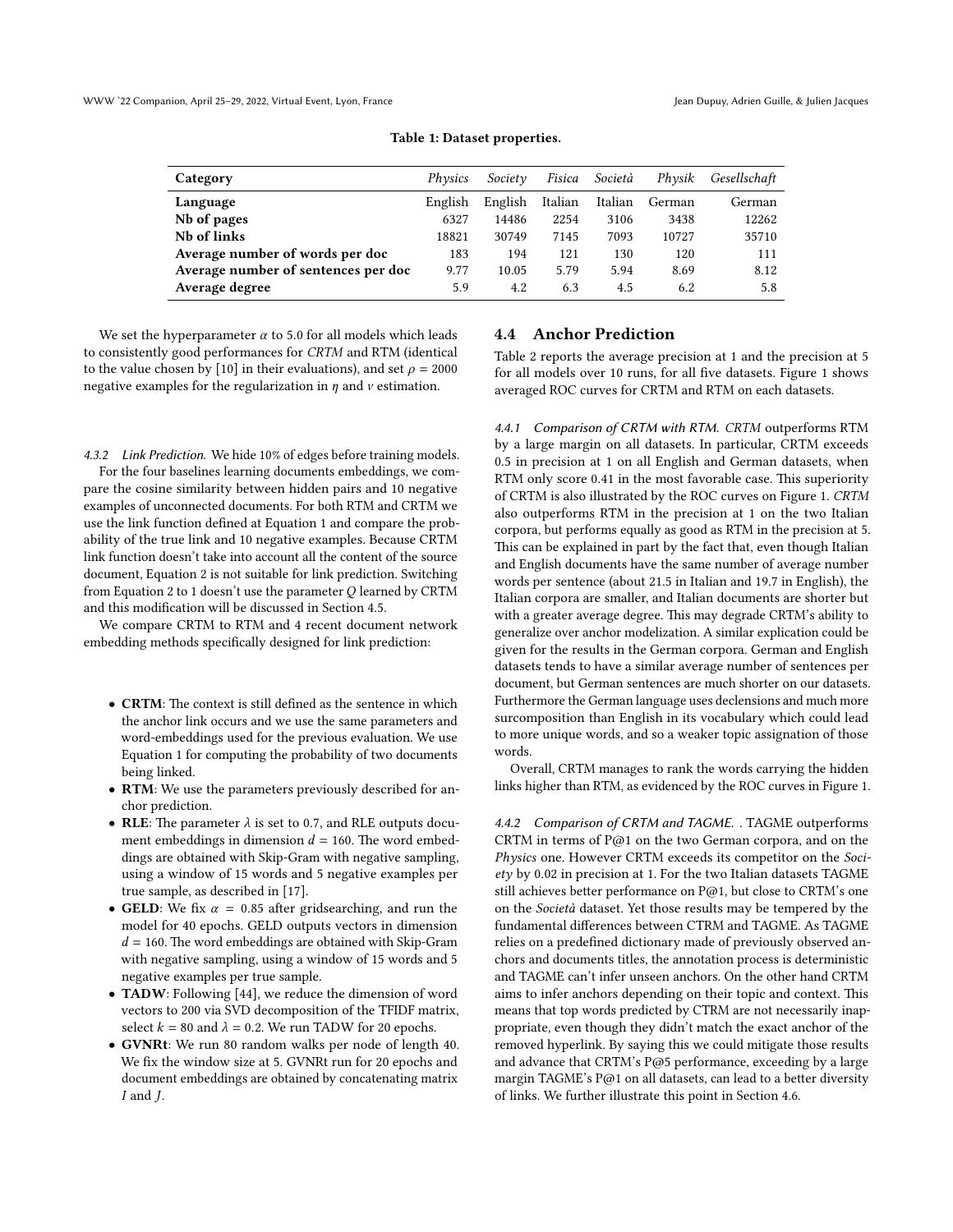Table 2: Average P@1 and P@5 per corpus for CRTM and baseline (standard deviation in parentheses).

<span id="page-6-1"></span>

| Corpus            |          | Physics   |          | Society                  |          | Fisica                   |          | Società        |           | Physik    |          | Gesellschaft |
|-------------------|----------|-----------|----------|--------------------------|----------|--------------------------|----------|----------------|-----------|-----------|----------|--------------|
|                   | P@1      | P@5       | P@1      | P@5                      | P@1      | P@5                      | P@1      | P@5            | P@1       | P@5       | P@1      | P@5          |
| <b>CRTM</b>       | .65(.02) | .86(.02)  | .65(.03) | .88(.01)                 | .45(.04) | .76(.03)                 | .38(.02) | .69(.01)       | .50(.02)  | .81(.001) | .53(.02) | .81(.01)     |
| <b>RTM</b>        | .34(.03) | .71(03)   | .32(.02) | .69(.02)                 | .33(.02) | .72(.02)                 | .31(.02) | .68(.02)       | .39(.03)  | .75(.02)  | .41(.02) | .75(0.01)    |
| TagMe             | .71(.00) | ۰         | .63(.00) | $\overline{\phantom{a}}$ | .51(.01) | $\overline{\phantom{a}}$ | .40(.01) | $\blacksquare$ | .65(.01)  | -         | .60(.01) |              |
| $CRTM_1$          | .37(.02) | .78(.02)  | .36(.02) | .76(0.01)                | .33(.03) | .73(0.02)                | .33(.02) | .67(0.03)      | .39(.01)  | .74(.01)  | .41(.02) | .76(0.01)    |
| $CRTM_{II}$       | .37(.02) | .76(0.02) | .36(.02) | .74(.01)                 | .32(.02) | .70(0.02)                | .33(.02) | .69(.01)       | .39(.02)  | .76(0.02) | .42(.01) | .76(0.01)    |
| $CRTM_P$          | .37(.01) | .78(0.01) | .36(.01) | .75(.02)                 | .34(.02) | .72(01)                  | .33(.02) | .67(03)        | .39(.03)  | .75(.02)  | .41(.01) | 76(0.01)     |
| CRTM <sub>I</sub> | .37(.02) | .76(0.02) | .35(.01) | .74(.02)                 | .33(.03) | .72(.02)                 | .33(.02) | .67(0.03)      | .38(.005) | .74(.003) | .42(.01) | .77 (.01)    |

<span id="page-6-3"></span>Table 3: Average wall-clock runtime in seconds (time to train the embeddings in parentheses when applicable).

|                   |                           | Average runtime (s) Average runtime/iter (s) |
|-------------------|---------------------------|----------------------------------------------|
| <b>CRTM</b>       | $2.2 \times 10^2 (+10^2)$ | 28.4                                         |
| <b>RTM</b>        | $4.6 \times 10^2$         | 11.4                                         |
| $CRTM_1$          | $14.3 \times 10^{2}$      | 12.2                                         |
| $CRTM_{II}$       | $6.1 \times 10^{2}$       | 18.8                                         |
| CRTM <sub>p</sub> | $6.4 \times 10^{2}$       | 18.2                                         |
| CRTM <sub>I</sub> | $5.1 \times 10^2 (+10^2)$ | 12.73                                        |

<span id="page-6-2"></span>

Figure 1: Averaged ROC curves of CRTM (blue solid line) and RTM (red dashed line) on the two English corpora.

4.4.3 Execution time. We report in Table [3](#page-6-3) the average wall-clock execution time for all models, across all datasets. All models are coded in Python 3 and trained using a single core on a computer with an Intel i7-6700K CPU and 64GiB of RAM. We notice that all the average runtimes are in  $O(10^2)$  seconds, including the time required to train the word embeddings in CRTM. Interestingly, while an iteration takes longer to compute in CRTM, more than twice the time needed for RTM, CRTM needs fewer iterations to converge and thus ends up running faster than RTM.

4.4.4 Ablation Study. In this section, we study the performance of CRTM and its variants to show the importance of each of its components.

Impact of the attention mechanism. To judge the impact that the attention mechanism has on the performance of CRTM, we must compare it with these of CRTM<sub>1</sub> (no context), CRTM $_{U}$  (simple average) and CRTM<sub>P</sub> (Gaussian smoothing around the word's position). CRTM1 has slightly better performance than RTM and is largely outperformed by CRTM. This tends to show that restricting the context to the sole word carrying the link is often too drastic, which can also explain why RTM struggle to match the performance of CRTM. CRTM $<sub>U</sub>$  manages to equal CRTM on the Società dataset in</sub> precision at 5. However it is consistently outperformed by CRTM in all the other settings, and in particular in precision at 1. This suggests that simply averaging the per-word topic assignments is sub-optimal. On the other hand,  $CRTMp$  manages to improve over RTM, with a relative gain of up to 7% in the most favorable cases. This seems to indicate that the topic assignments of the words closest to the one carrying the hyperlink are more important. Yet,  $CRTMp$  is still outperformed by CRTM in the precision at 1 and 5 on all datasets, which shows that the attention mechanism is an important component of CRTM.

<span id="page-6-4"></span>Impact of Q. Here we compare the performance of CRTM with the performance of CRTM<sub>I</sub> (where  $Q = I_K$ ). CRTM consistently outperformed CRTM $_I$  in precision at 1 and 5 on the six considered corpora. We can interpret that by saying that learning new representations is beneficial.

#### 4.5 Link Prediction

Table [4](#page-7-1) reports the AUC scores for all datasets. We run each model five times, on each dataset, and report mean AUC with standard deviation.

<span id="page-6-0"></span>Results analysis. CRTM beats TADW by a clear margin on five of six datasets. CRTM's performance matches RTM or slightly improves upon it, while coming close to RLE and GELD on English datasets. GVNR-t clearly performs better than all methods. Still, we observe that CRTM achieves consistent performances, with at least 0.80 AUC in all cases. It is worth noting that GVNR-t has a training time of several hours on our datasets (due to the computational costs of random walks), while CRTM is trained in less than 20 minutes on the same computer. This experiment shows that taking into account the context of anchor links at least doesn't degrade CRTM results in link prediction w.r.t RTM, and leads in some cases to a minor performance boost.

Impact of Q. As mention in section [4.3.2,](#page-5-1) CRTM's link function is not suitable for link prediction as it requires knowing the anchor. Therefore once we've trained CRTM we substitute its link function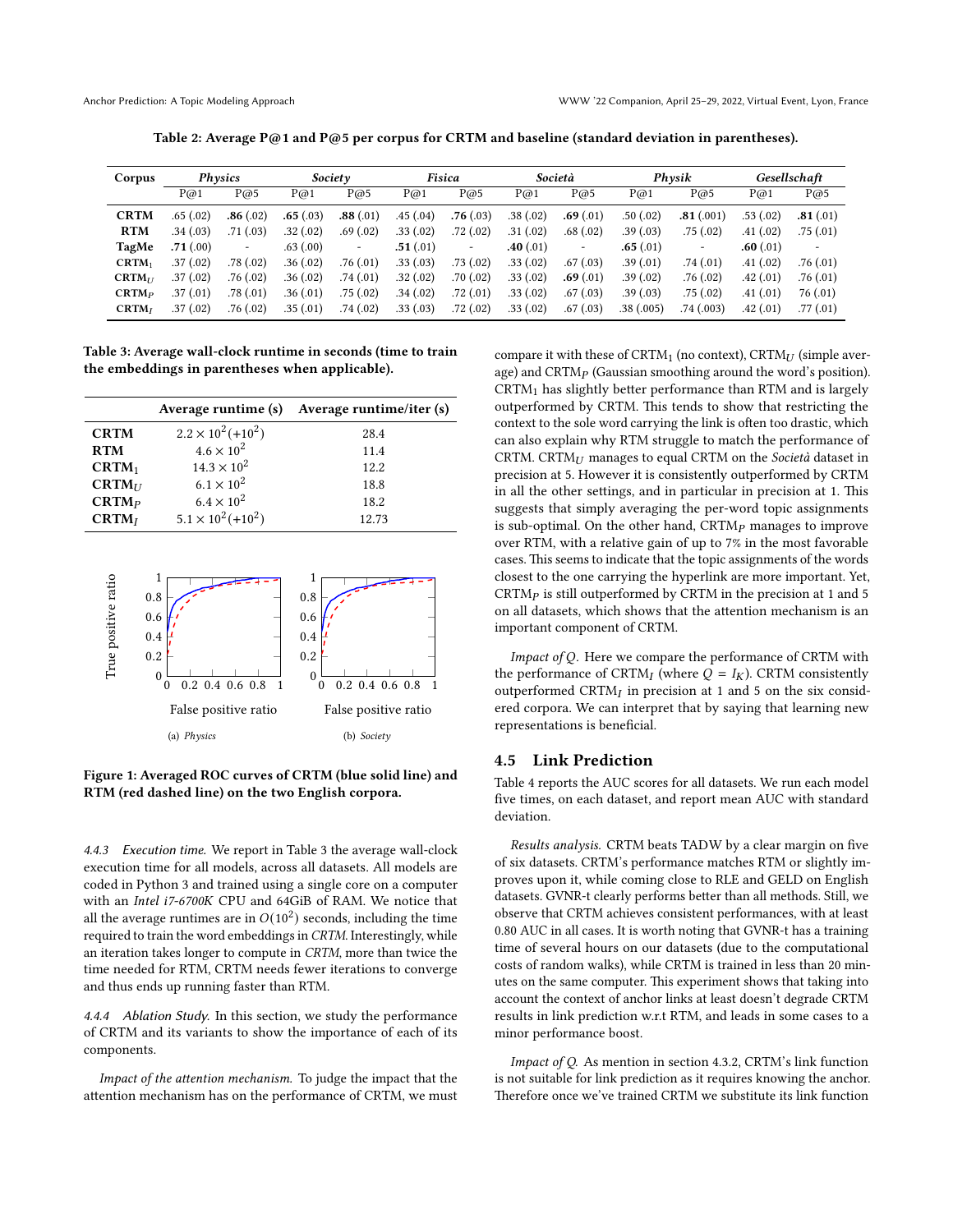<span id="page-7-1"></span>WWW '22 Companion, April 25–29, 2022, Virtual Event, Lyon, France Jean Dupuy, Adrien Guille, & Julien Jacques

|               | Physics   | Society        | Fisica     | Società   | Physik    | Gesellschaft |
|---------------|-----------|----------------|------------|-----------|-----------|--------------|
| <b>CRTM</b>   | .87(.004) | .87(.003)      | .81(.01)   | .78(.02)  | .82(.002) | .80(.01)     |
| <b>RTM</b>    | .85(.02)  | .86(0.01)      | .80(0.01)  | .78(0.03) | .82(.005) | .78(0.01)    |
| <b>RLE</b>    | .89(.002) | $.91 \,(.003)$ | .90(0.002) | .89(.001) | .86(.002) | .88(.001)    |
| <b>GELD</b>   | .89(.001) | $.91 \,(.001)$ | .89(.001)  | .88(.002) | .87(.001) | .85(.001)    |
| <b>TADW</b>   | .83(.003) | .82(.003)      | .80(.005)  | .73(.001) | .67(.003) | .65(.004)    |
| <b>GVNR-t</b> | .97(03)   | .96(0.04)      | .95(0.001) | .95(0.04) | .96(0.03) | .96(0.04)    |

Table 4: AUC for link prediction (standard deviation in parentheses)

with the simpler RTM's link function to do link prediction, thus omitting the transformation  $Q$ . We further investigate the impact of this parameter by introducing the transformation  $Q$  in the link function of RTM.

The overall average AUC in link prediction on the six datasets falls to 0.63, while it is about 0.80 without using the parameter  $Q$ . This result, coupled with Section [4.4.4'](#page-6-4)s conclusion, suggest that (i) CRTM learns topics that are useful for link prediction and that (ii)  $Q$ confers it the ability to efficiently recombine topics so that they are suited to anchor prediction. This means that a single CRTM model could solve both the link prediction (even though it doesn't match the performance of the most up-to-date techniques) and anchor prediction tasks, by simply changing the link function at prediction time.

## <span id="page-7-0"></span>4.6 Case Study

Here we show the anchors that CRTM is able to automatically detect, given a pair of source and target documents. To this end, CRTM was trained with all hyperlinks removed in the source documents, to prevent it from simply listing anchors seen during training. These anchors could be used by writers, to automatically insert hyperlinks towards related pages. They could also be useful for readers, as they could serve as contextual hyperlinks, linking the page they are reading with those they've previously read. We also report the anchors found by RTM, to highlight how those found by CRTM are more relevant.

As an example, Table [5](#page-7-2) shows the five most likely anchors, given the page about "Semiconductor" as the source, and the page about "Transistor" as the target, and Table [6](#page-7-3) shows the five most likely anchors, given the page about "Computer" as the source, and the page about "Transistor" as the target. We note that CRTM always rank the word transistor first, the most natural word to be an anchor. RTM actually manages to identify it as an important word too, but ranks it lower. CRTM also ranks MOSFET at the second or third place, which is a type of transistor. In addition, we observe that RTM predicts some less interesting words, such as loom, fabricated or enable, while CRTM highlights relevant but less obvious terms, like Moore (from the Moore's law).

## 5 CONCLUSION AND FUTURE WORK

We have presented the Contextualized Relational Topic Model, CRTM, a probabilistic modeling framework to infer latent topics in networks of documents, that explicitly accounts for the locations of the links in the text. We've experimentally shown the relevancy

<span id="page-7-2"></span>Table 5: Five most likely anchors in the "Semiconductor" page, connected to the "Transistor" page.

| Transistor, A transistor is a semiconductor device used to    |  |
|---------------------------------------------------------------|--|
| amplify or switch electronic signals and electrical power. [] |  |

| Semiconductor |               |  |  |  |  |
|---------------|---------------|--|--|--|--|
| <b>CRTM</b>   | <b>RTM</b>    |  |  |  |  |
| transistor    | loom          |  |  |  |  |
| <b>MOSFET</b> | <b>MOSFET</b> |  |  |  |  |
| semiconductor | transistor    |  |  |  |  |
| circuit       | enable        |  |  |  |  |
| Moore         | circuit       |  |  |  |  |

<span id="page-7-3"></span>Table 6: Five most likely anchors in the "Computer" page, connected to the "Transistor" page.

Transistor, A transistor is a semiconductor device used to

| amplify or switch electronic signals and electrical power. [] |               |            |  |
|---------------------------------------------------------------|---------------|------------|--|
|                                                               |               |            |  |
|                                                               |               | Computer   |  |
|                                                               | <b>CRTM</b>   | <b>RTM</b> |  |
|                                                               | transistor    | staircase  |  |
|                                                               | electron      | atom       |  |
|                                                               | <b>MOSFET</b> | dopant     |  |
|                                                               | dopant        | fabricated |  |
|                                                               | electrical    | ability    |  |

of our approach through a quantitative evaluation based on several Wikipedia datasets, in English, Italian and German. We've also shown that CRTM has a competitive runtime, which makes it usable in practice to solve tasks akin to anchor prediction without relying on external information like a knowledge graph. We also demonstrated that taking anchor links into account doesn't degrade the model's performance in link prediction. From a qualitative point of view, we've illustrated how CRTM can assist knowledge bases contributors while they specify anchor links after writing. In future work, we'd like to investigate more complex link functions based upon a more sophisticated modeling of topics and documents, and extend our work to more recent works, like Graph Neural Networks and Neural Topic Models.